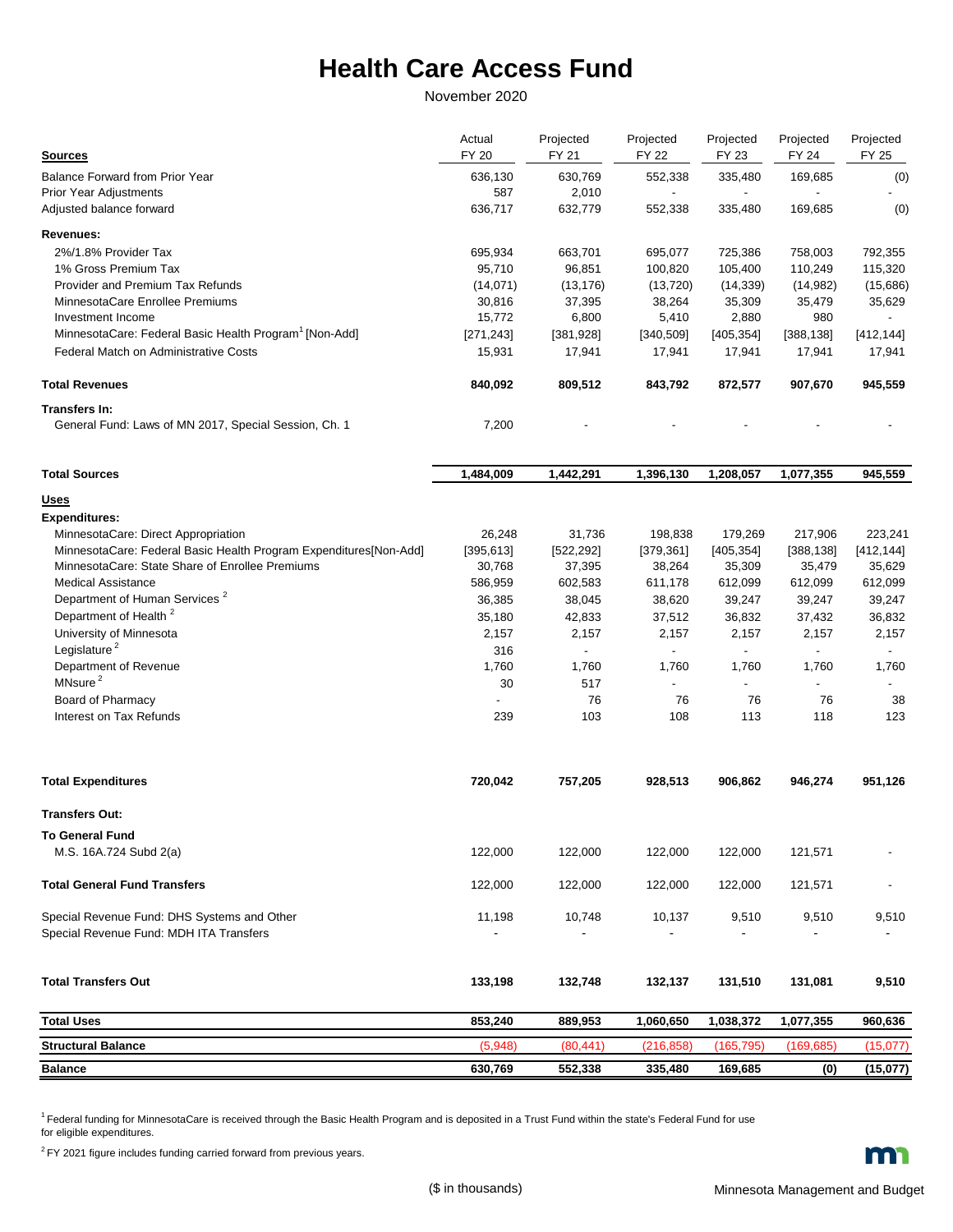# Health Care Access Fund

November 2020 Forecast Update

**PURPOSE OF FUND** The health care access fund (HCAF) was created to increase access to health care, contain health care costs, and improve the quality of health care services for Minnesotans. The largest source of funding to the HCAF is a 1.8 percent provider tax. Prior to January 1, 2020, the provider tax was two percent. In addition, revenue to the fund includes a one percent gross premium tax, MinnesotaCare enrollee premiums, investment income earned on the balance of the fund, and federal match on administrative costs.

The fund covers portions of the cost of both the Medical Assistance (MA) and MinnesotaCare/Basic Health Plan (BHP) programs. Both programs are funded by a combination of state and federal resources. The portion of MinnesotaCare funded by the HCAF reflects the cost of the program not covered by federal BHP revenue or enrollees not eligible for federal BHP funding (state-only funded enrollees). The legislature sets the amount of HCAF covering MA, so this amount does not change with the forecast. The fund also pays for various agency responsibilities including administering the MinnesotaCare/BHP program, and granting resources to partners that enhance public health activities.

**FORECAST AND FUND BALANCE CHANGES** The HCAF is projected to have a balance of \$552 million at the end of FY 2021. This is a \$180 million (48.2 percent) increase above end of session estimates due to higher than anticipated revenues and lower state spending for MinnesotaCare as the result of increased federal BHP revenue.

At the end of the next biennium, the HCAF balance is estimated to be \$170 million, up \$311 million compared to the end of session estimate. Impacts experienced in FY 2020-21 carryover into FY 2022-23. This forecast also anticipates sufficient resources to restore statutory transfers to the General Fund in FY 2022 and FY 2023 that were reduced in the May

| <b>Change in HCAF Balance</b>         |             |  |  |  |  |
|---------------------------------------|-------------|--|--|--|--|
| (\$ millions)                         | FY 2022-23  |  |  |  |  |
| <b>Projected Balance - EOS 20</b>     | (141)       |  |  |  |  |
| <b>Increased Prior Year's Balance</b> | 180 (48.2%) |  |  |  |  |
| <b>Increased Revenues</b>             | 184 (12.0%) |  |  |  |  |
| <b>Decreased Expenditures</b>         | 75 (-3.9%)  |  |  |  |  |
| <b>Restored 16A Transfers</b>         | 127 (52.1%) |  |  |  |  |
| <b>Projected Balance - NOV 20</b>     |             |  |  |  |  |

Interim Budget Projection. This forecast also estimates a small deficit (\$15 million) at the end of FY 2025 after reducing transfers to the General Fund in FY 2024-25.

**Change in sources.** HCAF revenues are projected to be \$1.650 billion in FY 2020-21, a \$72 million (4.6 percent) increase from End of Session 2020 estimates. Provider tax revenue is expected to increase \$84 million (6.6 percent) in the current biennium due to stronger than expected first quarter collections in the current fiscal year and increased growth for health care services compared to the May Interim Budget Projection. In that update, estimated provider tax revenues were significantly lowered (7.6 percent) due to anticipated changes to economic conditions and health care services as a result of the COVID pandemic. Provider tax revenue is still projected to be lower than the February forecast, but not to the degree in the May Interim Budget Projection.





In FY 2022-23, HCAF revenue is expected to be \$1.716 million, a \$184 million (12.0 percent) increase from end of session. Drivers of change in provider tax revenue in the current biennium carry into the next biennium.

**Change in Expenditures.** Total spending from HCAF is projected to be \$1.743 billion in FY 2020-21, down \$105 million (5.7 percent) compared to end of session.

Lower than expected state expenditures for MinnesotaCare are the drivers of change in this biennium. In FY 2020-21, MinnesotaCare is expected to be down \$95 million (62.2 percent) from previous estimate primarily due to expected increases in federal BHP revenue, which offsets state spending. The